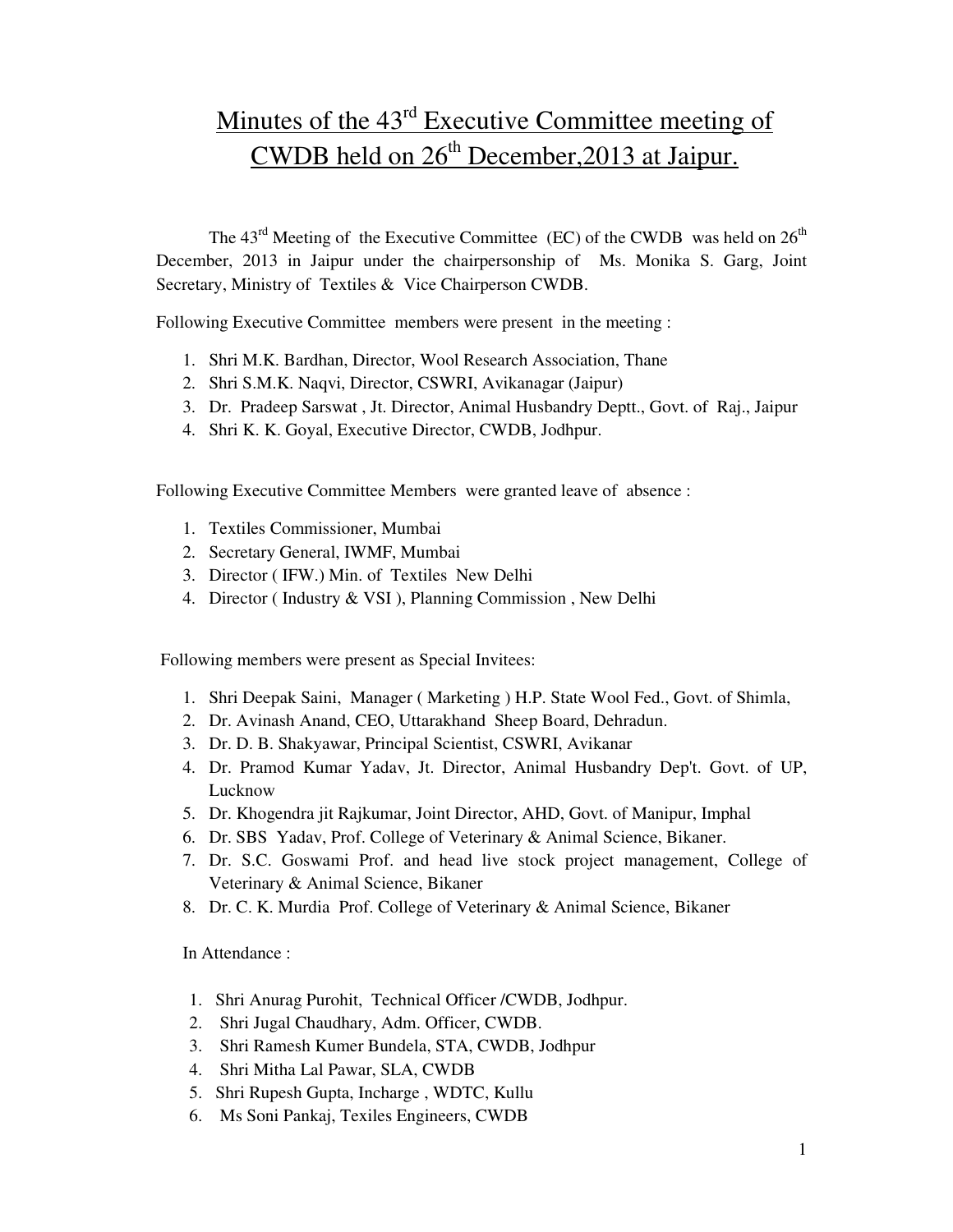Shri K. K. Goyal, Executive Director & Member Secretary CWDB welcomed all the members and informed that the Board has also invited representative of concerned Implementing Agencies ( as a Special Invitee ) whose project proposals would be considered in this EC meeting . After introduction of members, point-wise discussion on the agenda was taken up.

# **I. Confirmation of the minutes of the 42nd meeting of the Executive Committee held on 11th July,2013.**

Since no comment was received from any member, the minutes of  $42<sup>nd</sup>$  meeting of the Executive Committee of the CWDB was confirmed.

# **II. Action taken report on the decisions of 42nd meeting of the Executive Committee.**

### **a) To review progress of all on-going projects.**

As the progress of all ongoing projects were discussed in detail during the meeting held on 18/12/2013 in the Udyog Bhawan New Delhi, Committee expressed satisfaction at the progress and noted that under Pashmina **Wool Development Scheme** :

- The Ministry spent Rs. 1.28 crore in  $11<sup>th</sup>$  Plan against which sum of Rs. 41.21 crore has been allocated during the  $12<sup>th</sup>$  Plan. A sum of Rs. 4.0 crore has been released to the State in this financial year.
- Some innovative component have been introduced in this Plan. One of the major component is to establish Pasture farm on migratory routes of Nomads. For this, technical consultation have been held with Sher-e-Kashmir Agri. University and DC, Leh informed that they have **identified two pieces of land** (of approx. 50 hectare size) at Niddar and Takazuk. For establishing farms, Rs. 83.50 lakhs have already been released to the State Govt.
- Rs. 150 lakh have been released to Leh and Kargil for providing Feed Supplement i.e. free distribution of nutrient supplement to eligible (weak/pregnant) goats. State Govt. representative was impressed upon to ensure timely supply of this feed supplement to the Nomads before the onset of winter.
- About 15 lakh have been released for setting up of Goat Pens for protecting flocks during winter.
- Rs. 25 lakh have been released for strengthening of existing Fodder Bank. DC, Leh informed that they have **already strengthened the Bank at Durbuq and Korzok.**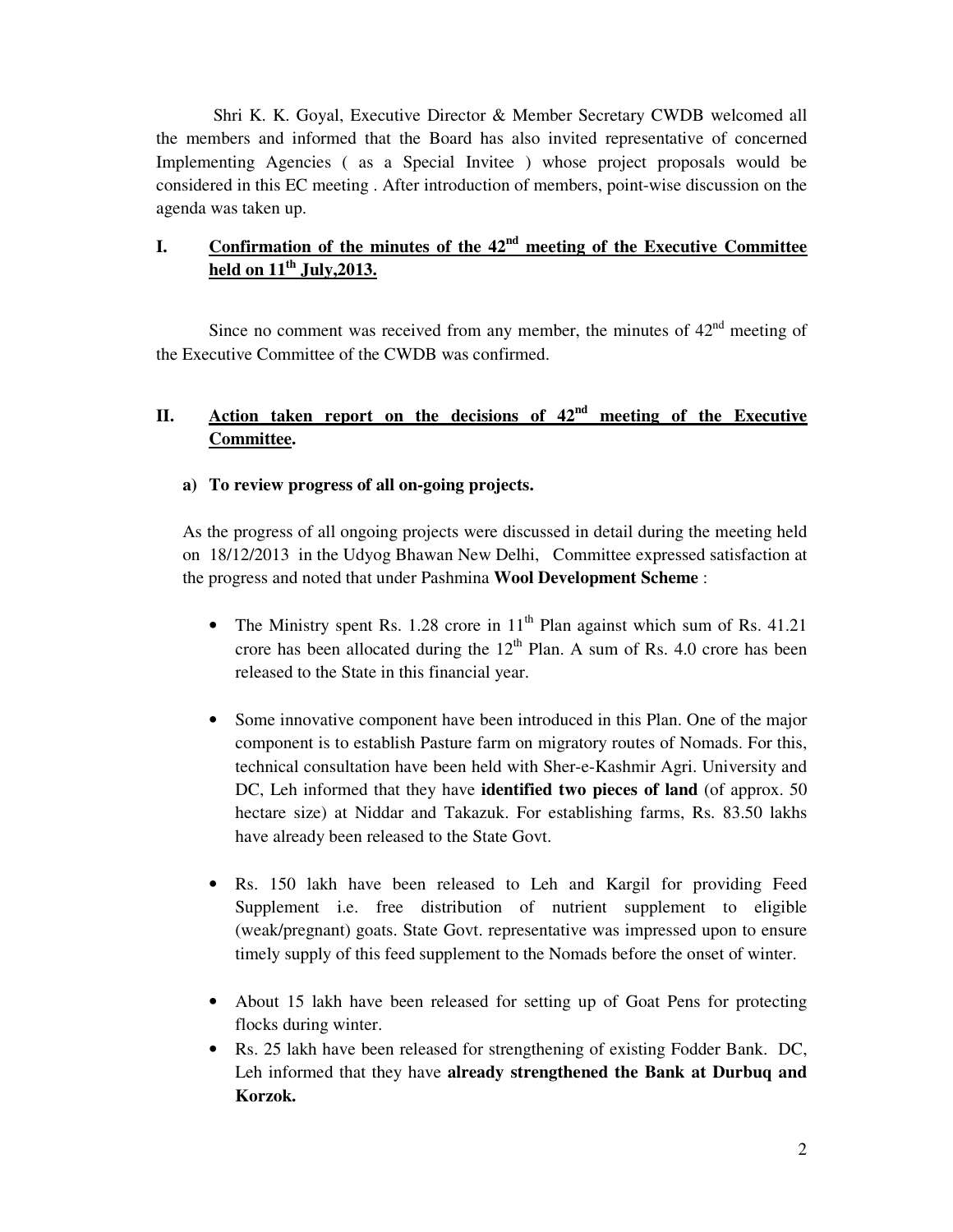- For the first time, portable tends, gumboots, goggles and combs for efficient harvesting of wool, are being provided to Nomads.
- Initially it was proposed to establish three Multi-purpose Extension Centres ( MPEC) on migratory routes. The State Govt. did not find it useful and hence grant under this component (Rs. 6 crore) is being proposed for diversion to other component, the SFC proposal is under preparation.

Joint Secretary instructed that detailed report on pasture lands mentioning the land selected, areas of land, kind of grass, technical assistance be sent to CWDB. Further, for strengthening of existing fodder bank\ fodder farm to be made in Tagazum a report may be also be sent by DSHO, Leh to CWDB. It was informed that they are going to distribute feed supplement in last week of Dec, 2013.

**However, the Committee expressed concern that out of the BE, Rs. 4 crore are being surrendered due to non-utilization of funds earmarked for MPEC in Pashmina scheme which is not suitable for the Nomads. The Committee directed that utilization of these funds should be planned in consultation with the State Govt.** 

Regarding utilization of funds earmarked for MPEC, Joint Secretary instructed that LAHDC Leh should submit a detailed component wise justification for funds required under strengthening of existing breeding farm and fodder bank\farm for placing before Wool Board/ SFC.

While reviewing progress under **Sheep & Wool Improvement Scheme (SWIS),** ED CWDB informed the Committee that 10 projects were sanctioned over the last years which are going on. Implementing Agency wise fund released till date and amount utilized is tabulated below.

| Sr.            | <b>Implementing Agency</b>                                                                                       | Funds released (Rs. in<br>Lacs) till date in FY 12-<br>13 & 13-14 | Funds<br>utilized(Rs.<br>in Lacs)        |
|----------------|------------------------------------------------------------------------------------------------------------------|-------------------------------------------------------------------|------------------------------------------|
| 1              | Sheep & Wool<br>Development<br>Karnataka<br>Corporation, Bangalore                                               | 42.50                                                             | 24.91                                    |
| $\mathfrak{D}$ | Punyashloka AhilyaDevi Maharastra Mendhi Va<br>Vikas Mahamandal Ltd. Govt.<br>Sheli<br>- of<br>Maharashtra, Pune | 71.00                                                             | 18.20                                    |
| 3              | Ladakh Autonomous hill Development council,<br>Kargil (including Feed supplement under SWIS)                     | 201.50                                                            | 201.50                                   |
| $\overline{4}$ | Ladakh Autonomous hill Development council,<br>Leh<br>(including Feed supplement under SWIS)                     | 397.80                                                            | $375.64 \&$<br>refunded<br>Rs.13.56 lacs |
| 5              | Uttarakhand Sheep & Wool Development Board,<br>Dehradun                                                          | 43.00                                                             | 34.59                                    |
| 6              | J&K Sheep & Sheep product Development Board,<br>Kashmir (J&K)                                                    | 96.00                                                             | 54.00                                    |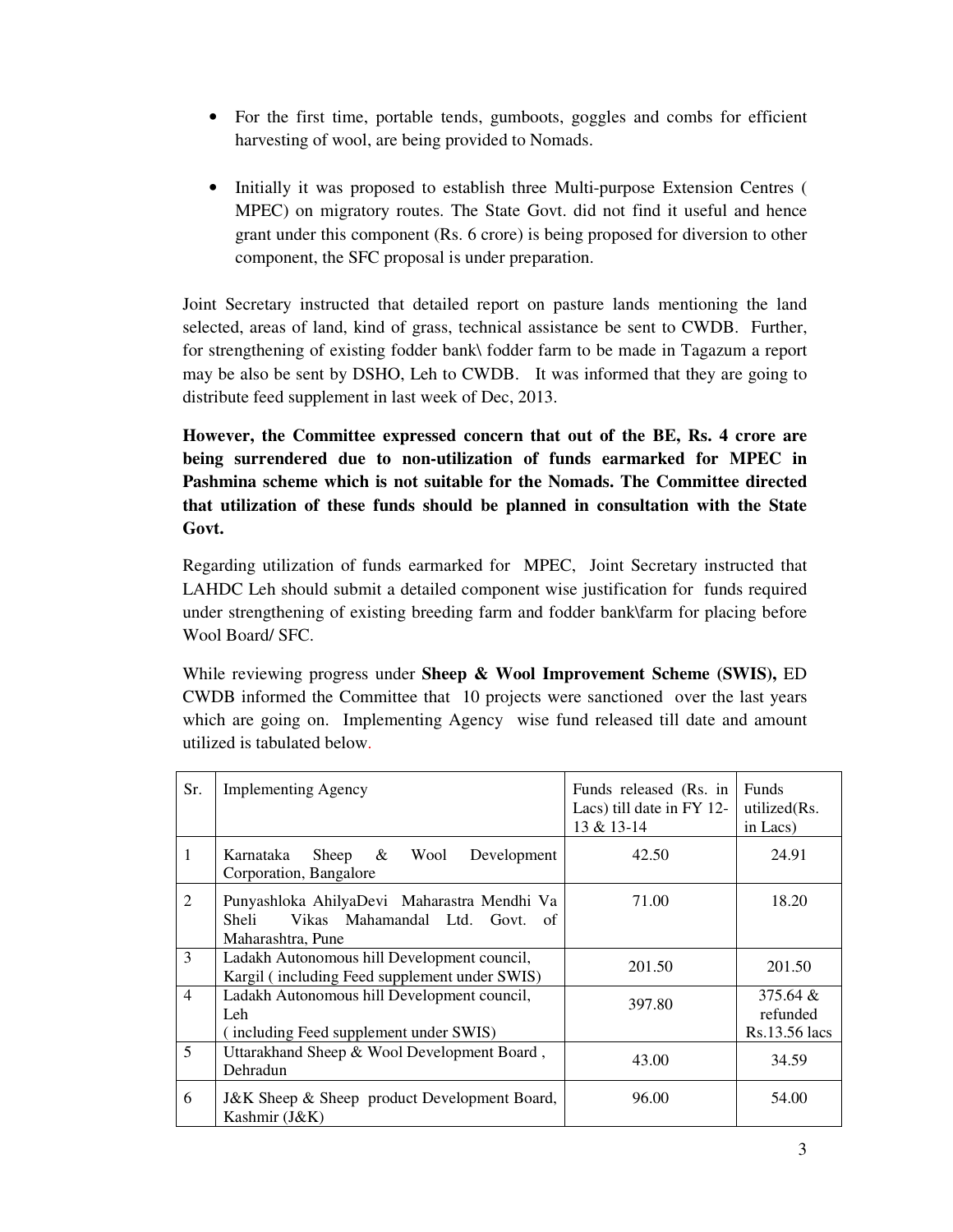|    | Animal Husbandry Department, Lucknow (U.P.)                              | 111.00 | 15.49 |
|----|--------------------------------------------------------------------------|--------|-------|
|    | The H.P. State Cooperative Wool Procurement &<br>Mktg. Fed. Ltd., Shimla | 46.00  |       |
|    | Central Sheep & Wool Research Institute,<br>Avikanagar                   | 22.00  | 4.29  |
| 10 | Andhra Pradesh Sheep & Goat Dev. Cooperative<br>Fed.Ltd. Hyderabad       | 65.00  | nil   |

Joint Secretary (Wool) instructed that D.O. letter may be sent to States whose progress is slow, specially Maharashtra, UP and Karnataka requesting them to expedite utilization of funds as per norms and they may refund the unutilized fund within time limit prescribed in GFR.

Executive Director placed the list of projects for which funds have been released in this FY. Joint Secretary (Wool) expressed her unhappiness as funds could not be released for large number of sanctioned projects, specially for R&D projects and directed that in future funds must be released for all the projects sanctioned.

**The Committee directed that for each project under each scheme, when IA submits the UC, it must give corresponding physical progress and the list of beneficiaries to CWDB. Further, while informing the EC about progress, physical and financial parameters must be indicated clearly.** 

#### **b) Establishment of CFC for Angora Wool Processing Centre in Kullu**

Executive Director explained that two meeting were held with various Govt. Departments and other stake holders in Kullu but no proposal was received from any Govt. Department/ Agency to set up the CFC on Angora wool processing. After detailed discussion it was decided not to pursue the matter further.

## **c) Status of CFCs established at Ludhiana and Kekri (Ajmer) established in the year 2008-09 and 2009-10.**

The Committee had noted with concern in the last meeting that CFCs established in X/XI Plan are not be utilized and had directed inspection of the facilities created.

Executive Director, informed that a Committee consisting of representatives of CWDB and CSWRI had visited both the CFCs. As per the Committee report, presently in Kekri, only Scouring Plant is running and other machineries are idle and at Ludhina all the machineries are idle. But owner of both the CFCs informed that they are trying to run them and sought 3 months time. Joint Secretary (Wool) instructed that after March,2014 the same Committee shall visit both the CFCs and put up the report to Executive Committee so that appropriate decision may be taken**.**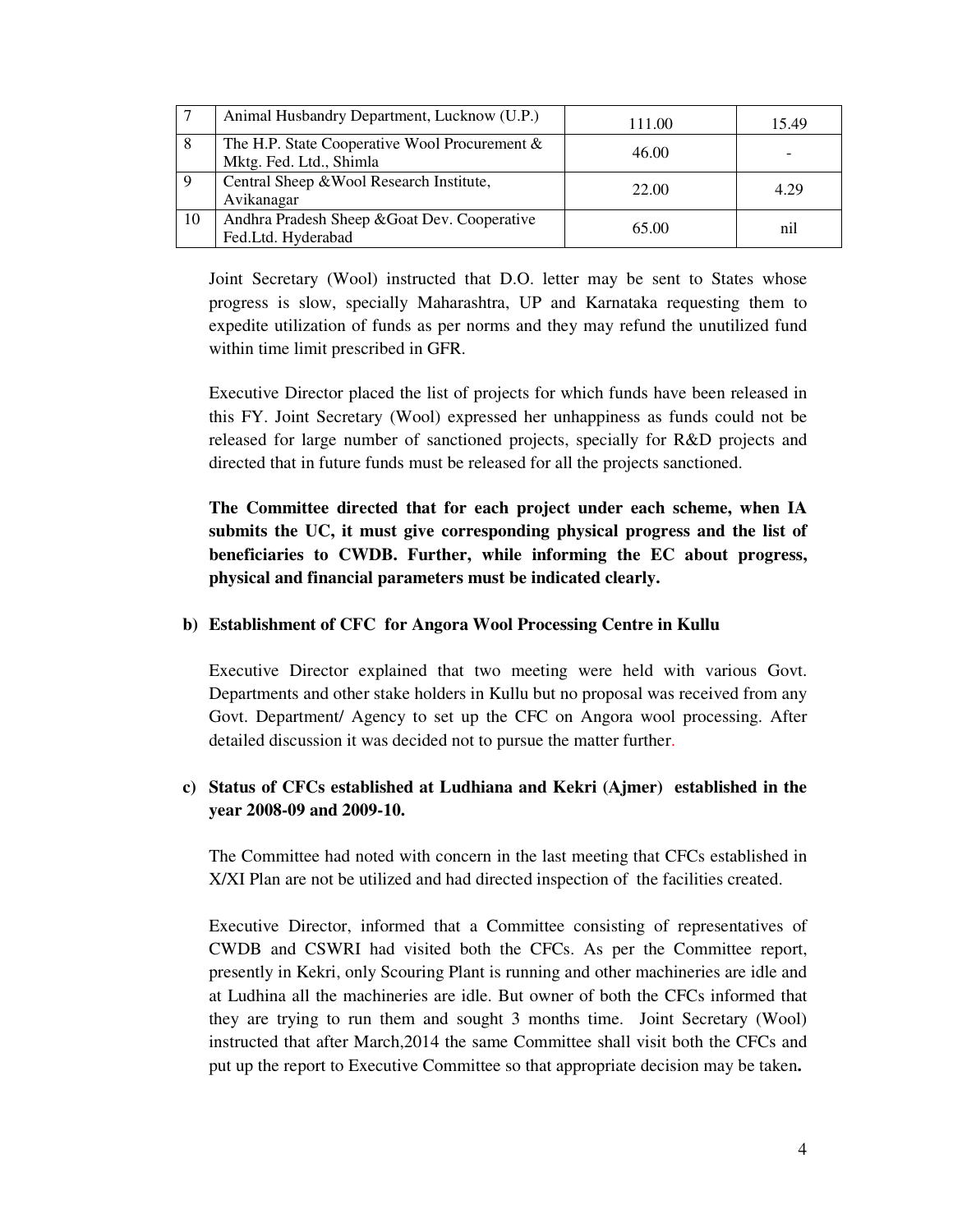#### **d) Up-gradation of existing Wool Testing Labs of CWDB & WRA**

**The Committee noted the progress made so far to upgrade testing labs of WRA and CWDB and appreciated this initiative which will be very useful for wool industry. Joint Secretary (Wool), instructed to write letters to State Govts. and other stakeholders regarding facilities being made available so that advantages of established facilities may be availed by them.** 

#### **e) To impart training programme in Namda Designing by CSWRI**

Dr. Dinesh Shakyawar, Principal Scientist CSWRI informed that a seven days training have already been completed and next batch will be started from next month. Joint. Secretary, MOT desired that a designer should also be associated with training programme because design inputs lead to huge value addition.

#### **f) To utilize the funds allocated for North East region**

The Committee had expressed concern over non-utilization of funds earmarked for NER as there were no wool projects as well. The Committee had directed ED, CWDB to visit Manipur and acquaint the State Govt. officers with wool schemes and help them to prepare a project.

ED, CWDB informed that Project proposal have been received from Directorate of Animal Husbandry & Directorate of Commerce and Industries , Govt. of Manipur and have been put up in the Agenda for approval which will be explained by the Jt. Director, AHD, Manipur.

## **III. Discussion on new project proposals recommended by Project Committee for NER**

 The Executive Committee discussed the project proposals as recommended by Project Committee received from North East Region (NER) and approved following projects for implementation during financial year 2013-14 & 2014-15 :

#### **A. Name of Scheme : Angora Wool Development Scheme**

#### **1. Agency : Director, Veterinary & Animal Husbandry, Govt. of Manipur.**

The project is to establish 10 mini angora rabbit farm by 10 farmers. Under this project funds for shed construction is to be given to farmers along with feed, cages, animals, medicines and training in angora rabbit rearing.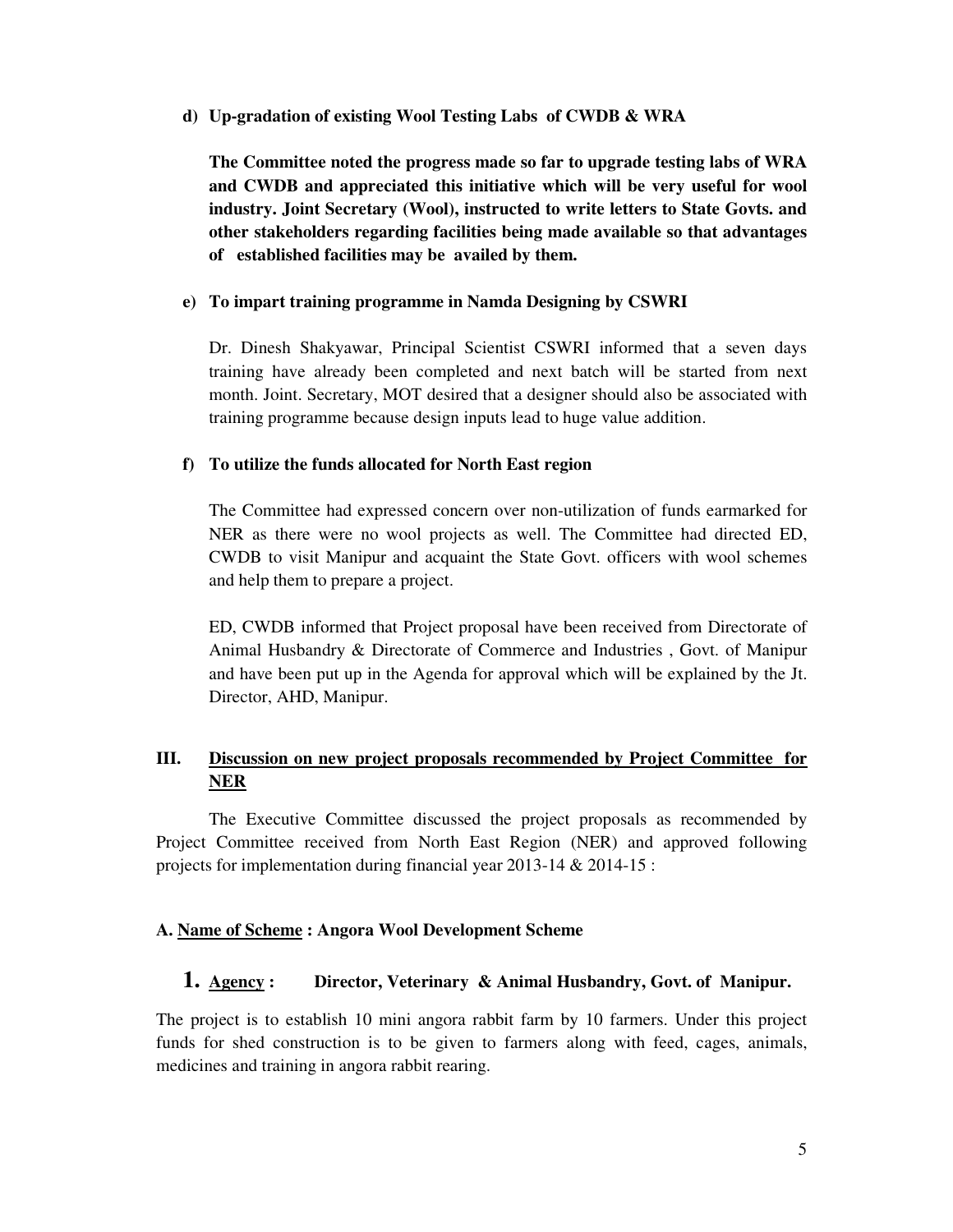| of<br>Name       | Name                | of Total project | Project/                  | <b>Remarks</b>                                          |
|------------------|---------------------|------------------|---------------------------|---------------------------------------------------------|
| Scheme           | implementing        | cost             | Physical unit             |                                                         |
|                  | agency              |                  |                           |                                                         |
| Mini<br>farm     | Director Vety. Rs.  |                  |                           | 19.37   1 projects $\&$   Transportation cost of angora |
| under            | Animal   lakhs<br>& | (one             | families<br><sup>10</sup> | rabbits to Manipur project                              |
| Angora           | Husbandry,          | project)         | $(200 \text{ rabbits})$   | areas would be provided by                              |
| <b>Wool</b>      | of<br>Govt.         |                  |                           | CWDB on actual cost basis as                            |
| <b>Developme</b> | Manipur             |                  |                           | a special case to introduce                             |
| nt Scheme        |                     |                  |                           | angora rabbit rearing in this                           |
|                  |                     |                  |                           | region.                                                 |

During discussion Dr. Khogendrajit Rajkumar Joint Director, AHD, Govt. of Manipur informed that recently they have made contact with Sikkim Govt. and they informed that Angora Rabbits are available in the Sikkim State. If Rabbits are transported from Sikkim then mortality of rabbits and transportation cost will be less in comparison to if these are procured from Kullu. The Committee instructed that a team having members from Animal Husbandry Dept. / Manipur and from CSWRI shall visit Sikkim to report whether the conditions of Angora Rabbit in Sikkim is of Good quality and after it being certified, then only these be purchased from Sikkim.

## **2. Agency : Director Vety. & Animal Husbandry, Govt. of Manipur.**

The project is to estabilish Germ Plasm Center ( GPC) at the Govt. level to increase the rabbit population and to distribute them unde minifarm project to farmers. The training center is to impart training to utilize the angora wool produced in the GPC and to manufacture the angora wool products.

| Name             | of   Name    | project<br>of   Total   | Project       | Remarks                                                                                      |
|------------------|--------------|-------------------------|---------------|----------------------------------------------------------------------------------------------|
| Scheme           | implementing | cost                    | Physical unit |                                                                                              |
|                  | agency       |                         |               |                                                                                              |
|                  |              |                         |               | GPC under   Director Vety.   Rs. 18.465 lakh   1 GPC $(100)$   Transportation cost of angora |
| Angora           | &            | Animal for one GPC $\&$ | rabbits,      | 4   rabbits to Manipur would be                                                              |
| Wool             | Husbandry,   | <b>Training Centre</b>  | batches       | $\&$   provided by CWDB on actual                                                            |
| <b>Developme</b> | Govt.        | of $(4.906+12.54)$      | total         | 40   cost basis as a special case.                                                           |
| nt Scheme        | Manipur      |                         | trainees)     |                                                                                              |

## **B. Sponsorship of Short Term Training Course in Woolen Products manufacturing and Designing at Manipur under HRD scheme.**

Under this components Training will be imparted for 3 months in Woollen product manufacturing .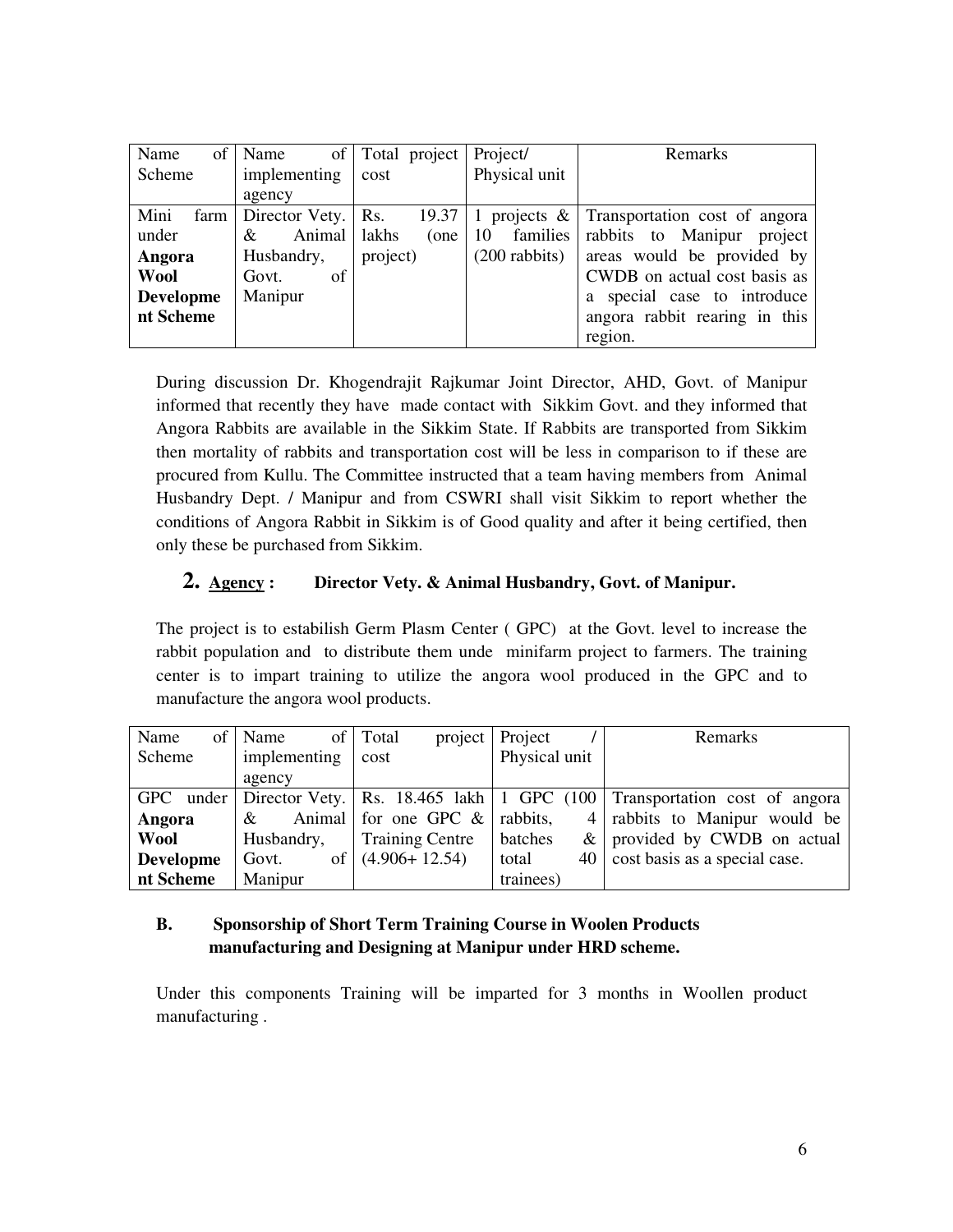| Name of Scheme                  | Name                            |      | of   Total project   Project / Physical unit |
|---------------------------------|---------------------------------|------|----------------------------------------------|
|                                 | implementing agency             | cost |                                              |
| Short Term Training in Director |                                 |      | of   Rs. 12.54 lakh   1 Short term Training  |
| Woolen                          | Products   Commerce             |      | & for 1 training Centres $\omega$ Rs. 12.54  |
| Manufacturing                   | and Industries, Govt. of Centre |      | lakh each Centre                             |
| Designing under HRD             | Manipur                         |      |                                              |

 EC approved the above three projects with the condition that a team of CSWRI/ CWDB officials will inspect the projects being sanctioned in Manipur State on quarterly basis and appraise EC of the observations specially growth rate of angora wool production.

## **C. Opening of Centralized Woollen Yarn Bank in Manipur for promotion of woolen products**

 The EC discussed the project proposal submitted by Director of Commerce and Industries, Govt. of Manipur, Imphal for opening of Centralized Woollen Yarn Bank in Manipur State for promotion of woolen products in the State.

 The ED, CWDB informed that Project Committee had recommended revolving fund of Rs. 25 lakhs for purchasing woolen yarn only, though Directorate of Commerce and Industry demanded Rs. 60.0 Lakhs under State Specific project components of SWIS. This Woollen Yarn Bank will help in promotion of woolen products and because of long winter season in the region, there is heavy demand of Woollen Products.

ED, CWDB informed that for procurement of raw Wool, to stabilize Wool Price and to provide remunerative return to Wool growers fund have been sanctioned to state Govt.s / Govt. Agencies under components of Revolving Fund (under SWIS). In North East States there is very little sheep population so wool production is also very little but due to cold climate there is heavy demand for Woollen clothes and there is demand from these States to establish Woollen Yarn Bank. These Woollen Bank will help in promotion of woolen products.

ED further informed that this proposal can be considered under State Specific Component of SWIS where there is provision of Rs. 1.10 Crs. Under this component, it is proposed to provide financial assistance under specific demand other than prescribed norms/ components of SWIS and Woollen Yarn Bank for North East State may be considered by the Executive Committee.

After detailed discussion, EC agreed, in-principle, to create a revolving fund of Rs. 25 lakh in favor of Govt. of Manipur, Imphal for opening of Woollen Yarn Bank as a special case under State Specific project components of SWIS. It was also decided that Woollen yarn shall be procured through National Handloom Development Corporation Corp. (NHDC) with the condition that at least one third of the yarn would be Indian woolen yarn or yarn made with Indian Wool blended with specialty fibres. Director of Commerce  $\&$  Industries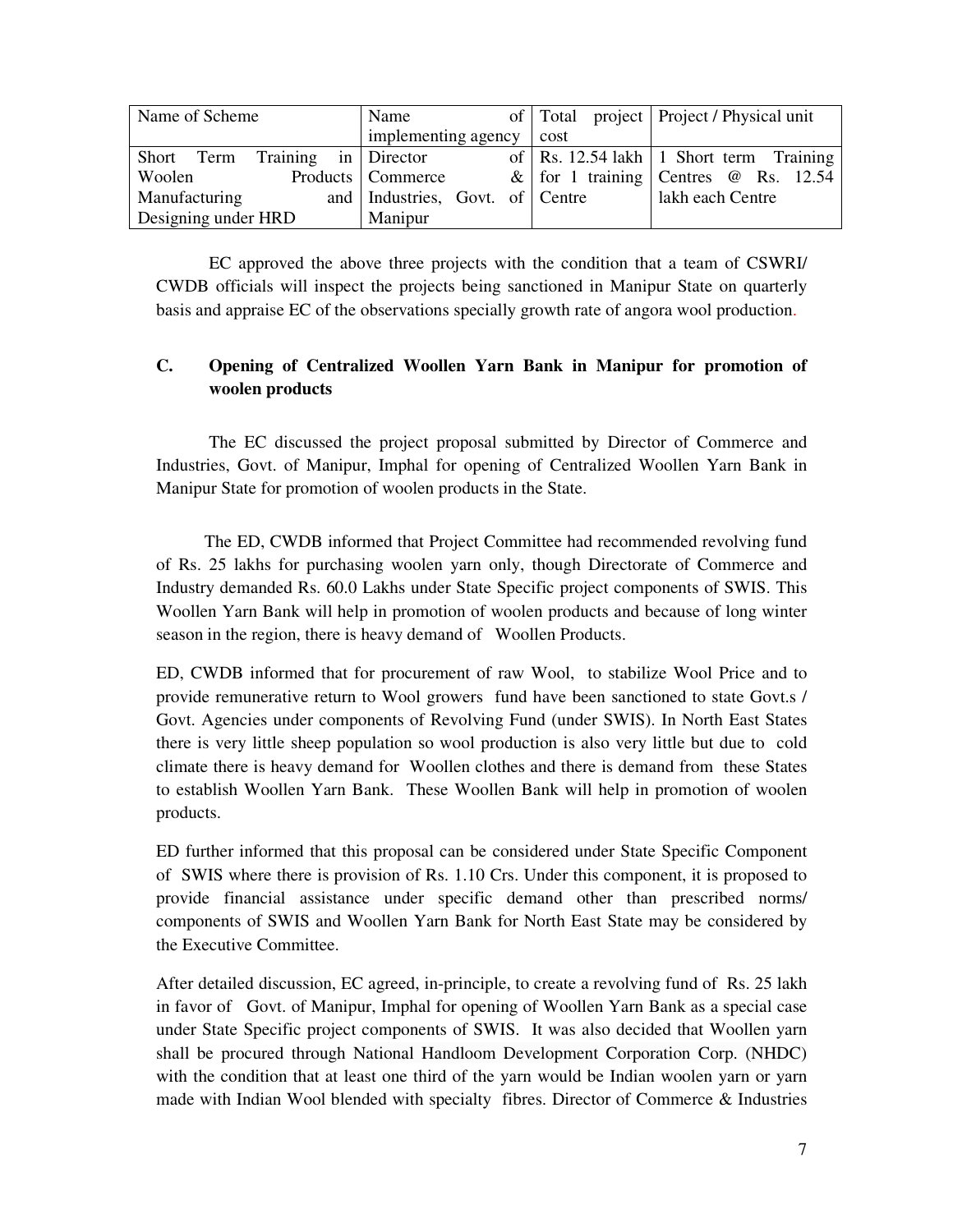will send a detailed project through State Govt. for operationalzing of this fund after consultation with NHDC along with commitment of State Govt. to bear 10% of the financial burden which will be considered by EC formally for approval. This must also be reflected in the mid-term review SFC memo appropriately.

## **IV. Discussion on new project proposals recommended by Project Committee for other than NER**

 The Executive Committee discussed the project proposals as recommended by Project Committee meeting received and approved following proposals for implementation during financial year 2013-14 & 2014-15:

## **A. Name of Scheme: Sheep & Wool Improvement Scheme (SWIS)**

## **1. Agency : Director, Animal Husbandry Deptt., Govt. of U.P., Lucknow.**

ED, CWDB explained that SWIS project was sanctioned in March 2013 to Mirzapur, Kaushambi and Allahabad districts of the state to cover 2.0 Lakhs sheep of the area. As these Districts have total 3.0 Lakhs sheep population, it was recommended by CWDB inspection team and was also demanded by Director, AHD, Govt. of UP that remaining 1.0 Lakhs sheep may also be covered so that these three districts are fully covered. Same was recommended by Projects Committee also. District wise (Sheep and Wool Extension Centre wise ) , Sheep Census have also been submitted by State Govt. along with the project proposal.

Executive Committee sanctioned the health care components to cover remaining 1.0 Lakhs sheep of these districts with the condition that this projects shall also be concurrent with the project sanctioned earlier.

**Rs. in Lakhs**

| S. | <b>Activities/Particu</b> | Unit                                       | $13 - 14$ | $14 - 15$ | $15-16$ | Total |
|----|---------------------------|--------------------------------------------|-----------|-----------|---------|-------|
| N  | lars                      |                                            |           |           |         |       |
| 1. |                           | Health care for $\emptyset$ Rs. 18/-sheep/ | 18.00     | 18.00     | 18.00   | 54.00 |
|    |                           | sheep (treatment annum for 2 years         |           |           |         |       |
|    | $\sigma$ of               | sheep,   project period                    |           |           |         |       |
|    | medicines,                |                                            |           |           |         |       |
|    | vaccination.etc)          |                                            |           |           |         |       |
| 2. | Reimbursement             | @ Rs. 5 per sheep   5.00                   |           | 5.00      | 5.00    | 15.0  |
|    | overhead<br>of            | for<br>year<br>per                         |           |           |         |       |
|    | to<br>expenses            | conducting of survey                       |           |           |         |       |
|    | implementing              | of project area and                        |           |           |         |       |
|    | agencies                  | formulation<br>- of                        |           |           |         |       |
|    |                           | project, registration                      |           |           |         |       |
|    |                           | of beneficiaries etc                       |           |           |         |       |
|    | TOTAL                     |                                            | 23.00     | 23.00     | 23.00   | 69.00 |

The State Govt. would provide certified block wise sheep population to CWDB, before release of funds.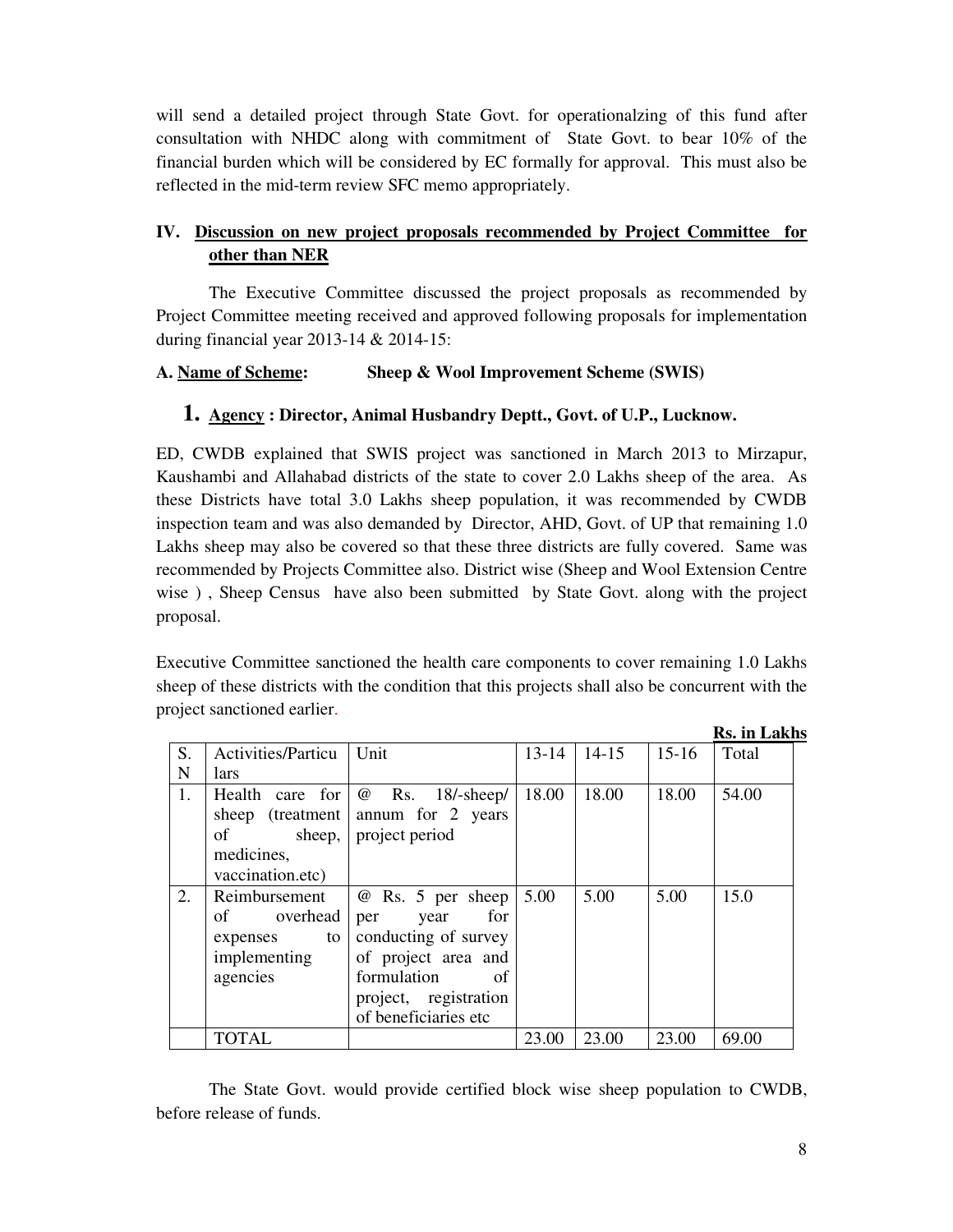ED,CWDB also requested State Govt. for expediting submission of U.C. to enable further release of funds.

## **b. Creation of Revolving Fund for marketing of raw wool:**

The project is for procurement of raw wool from the fund to be provided by CWDB as revolving fund.

| S.N. | <i>particulars</i>                                     |                 | Physical target - Wool   Amount required in Rs. |
|------|--------------------------------------------------------|-----------------|-------------------------------------------------|
|      |                                                        | Procured in Kg. | lakhs                                           |
|      | Marketing of raw wool $\vert 30,000 \text{ Kg.} \vert$ |                 | Rs. 10 lakh as Revolving                        |
|      | State<br>U.P.<br>1n                                    |                 | Fund                                            |
|      | (Procurement of wool)                                  |                 |                                                 |

 The Committee felt that State Govt. should also contribute some portion for this Revolving Fund. The Committee approved the creation of Revolving Fund in principle with the condition that 20% share for these funds shall be contributed by State Govt. and after getting commitment from State Govt. and also detailed report on modalities of operating this fund, the project be place before EC formally for consideration.

# **2. Agency : Gujarat Sheep and Wool Development Corp. Ltd., (GUSHEEL) Gandhinagar.**

ED CWDB explained that in last years no projects have been sanctioned to the Gujarat State. Some medicines are provided by State govt. free of cost and to supplement this effort further, Gujarat Sheep and Wool Development Corporation (GUSHEEL) have demanded Rs. 10 per sheep for all the 15 lakhs sheep of the State as against the Rs.18 per sheep norm of CWDB scheme**.** 

| <b>Actvities/Particulars</b>                                                      | Unit                     | Total |
|-----------------------------------------------------------------------------------|--------------------------|-------|
| Health care for sheep (treatment of $\phi$ Rs. 10/- sheep to benefit Rs. 150 lakh |                          |       |
| sheep, medicines, vaccination.etc)                                                | 15 lakh sheep in a year. |       |

After detailed discussion Executive Committee approved the project proposal of GUSHEEL to benefit 15 lakh sheep under Health Care component of SWIS with total financial assistance of Rs. 150 lakh in 2014-15.

# **3. Agency : H.P. State Wool Procurement & Marketing Fed. Ltd., Govt. of H.P., Shimla**

ED, CWDB explained that project is to strengthen the existing sheep breeding farms of the State Govt. so that good quality breedable Rams may be produced. These Breeding Farm will also be used to start AI in the state.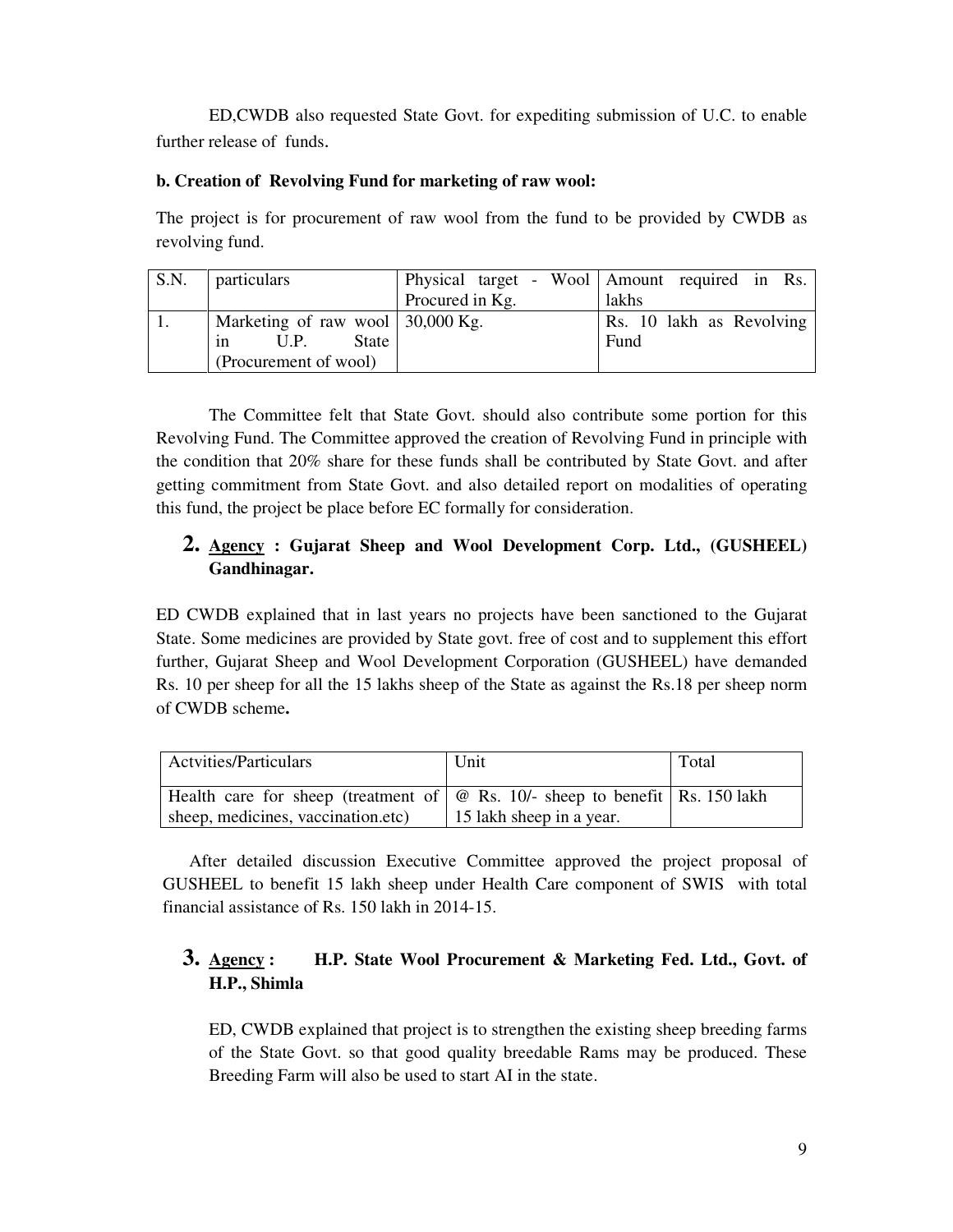| Name of Scheme                                                     | Total project cost | Project       |
|--------------------------------------------------------------------|--------------------|---------------|
|                                                                    |                    | Physical unit |
| <b>SWIS</b> – Strengthening of   Rs. 40 lakh ( $@$ Rs. 20 lakh   2 |                    | Breeding      |
| Sheep Breeding Farm                                                | each Farm)         | Farms         |

After detailed discussion Executive Committee approved the project proposal of HP State Wool Procurement & Marketing Fed. Ltd. to **strengthen 2 sheep breeding farms at Shimla and Chamba** with financial assistance of total Rs.40.00 lakh.

## **4. Agency : J.& K. Sheep and Sheep Product Development Board, Jammu.**

ED, CWDB explained that J&K Sheep Board had already been sanctioned a SWIS project to cover 2.0 Lakhs sheep of Udhampur & Reasi district of Jammu Division and Badgaon, Anantnag & Ganderbal District of Kashmir Division.

The new project is to cover 2.00 lakh sheep of Srinagar, Kulgam, Pulwama, Shopian, Baramula , Bandipur and Kupwara of Kashmir Division and Jammu, Samba, Kathua , Kistwar, Ramban, Poonch and Rajouri districts of Jammu Division. This project also include distribution of 1500 Rams in the field**.** 

|    |                                  |                                                                  |                                 |            | <b>KS. In Lakns</b> |
|----|----------------------------------|------------------------------------------------------------------|---------------------------------|------------|---------------------|
| S. | <b>Actvities/Particulars</b>     | Unit                                                             | $\overline{1}^{\text{st}}$ year | $2nd$ year | Total               |
| N  |                                  |                                                                  | 2014-15                         | 2015-16    |                     |
| 1. |                                  | Health care for sheep $\vert 2.00 \vert$ lacs sheep $\omega$ Rs. | 36.00                           | 36.00      | 72.00               |
|    | (treatment of sheep,             | 18.00/- sheep for 2 years                                        |                                 |            |                     |
|    | medicines, vaccination)          | project period                                                   |                                 |            |                     |
| 2. |                                  | Distribution of Stud 1500 stud Rams $@$ Rs.                      | 37.50                           | 37.5       | 75.00               |
|    | under<br><b>Rams</b>             | $breed$   Rs.5000/-<br>Ram<br>duly                               |                                 |            |                     |
|    | improvement                      | insured for distribution                                         |                                 |            |                     |
|    |                                  | sheep breeding<br>from                                           |                                 |            |                     |
|    |                                  | farms to project areas                                           |                                 |            |                     |
| 3. | Revolving<br>fund<br>for $\vert$ | 2.00 lakh kg. wool                                               | 20.00                           |            | 20.00               |
|    | marketing of raw wool            | marketing                                                        |                                 |            |                     |
| 4. | Reimbursement<br>of              | 2.00 lakhs per sheep $@$                                         | 10.00                           | 10.00      | 20.00               |
|    | overhead.                        | Rs. 5.00 per sheep per                                           |                                 |            |                     |
|    |                                  | year.                                                            |                                 |            |                     |
|    | <b>Total</b>                     |                                                                  | 103.50                          | 83.5       | 187.00              |

After detailed discussion Executive Committee approved the project proposal of J. & K. State Sheep Board to cover 2 lakh additional sheep from Jammu & Kashmir division with total financial assistance of Rs. 167 lakh for implementation of SWIS project in 2014-15 & 2015-16. (s.no.1,2 & 4 above)

However, while agreeing for creation of Revolving Fund in principle, the EC directed that the formal detailed proposal be placed before EC after getting commitment from State govt. to bear 10% financial burden and modalities of operating the Fund. (s.no. 3 above)

**Rs. in Lakhs**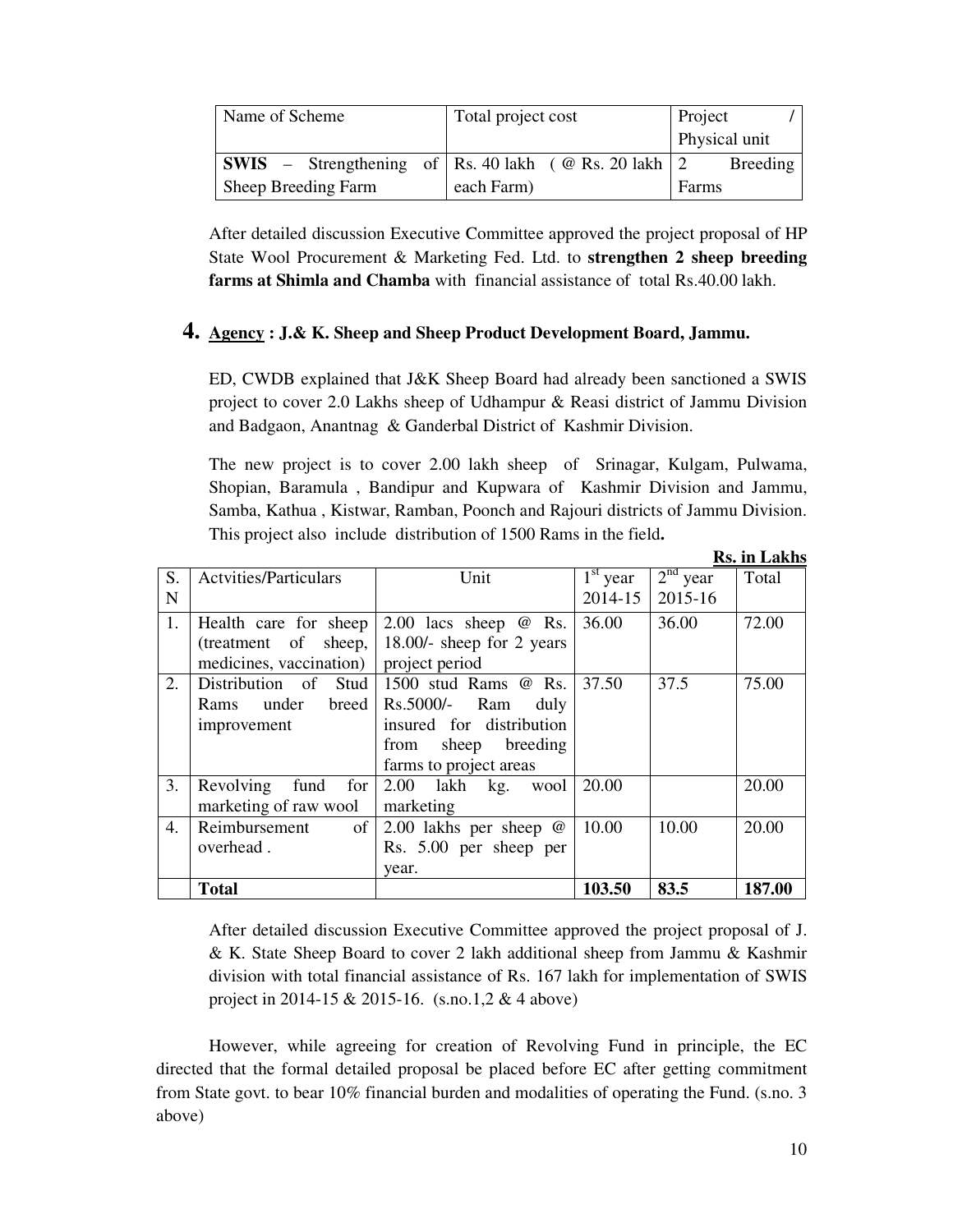## **B. Scheme : HRD & Promotional Activities under IWIDP**

#### **1. Organizing one day seminar at Bikaner in association with CSWRI**

 The EC approved the proposal to organize one day Seminar on "Prospects in improving production, marketing and value addition of carpet wool" at Bikaner with financial assistance of Rs. 1.00 lakh.

#### **2. Sponsorship of A.I. Training Programme at CSWRI, Avikanagar**

 a) The EC approved the proposal of CSWRI for conducting Artificial Insemination (AI) training programme at their Avikanagar (Jaipur) institute with financial assistance of Rs. 2.00 lakh.

One Training programme have already been conducted by CSWRI from  $22<sup>nd</sup>$  Nov. 2013 to 28<sup>th</sup> Nov. 2013 in which 15 participants from J&K, Uttarakhand, HP, and Rajasthan participated. Next Training programme will be held in Feb. 2014.

 b) Executive Committee also approved in principle, six training programmes in AI in the next FY for which proposal will be submitted by CSWRI to CWDB, which can be considered by the EC in next meeting to be held in March/April 2014.

 c) CWDB was requested to organize a Seminar/ Workshop in association with CSWRI for Sheep and Wool development at CSWRI, Avikanagar on 11-02-2014 to sensitize the State Govt. on various issues, in which representatives from all wool producing states be invited.

#### **C. Scheme : Quality Processing of Wool Scheme (CFC)**

 Executive Committee approved following CFCs under Quality Processing of Wool Scheme for procurement of Sheep Shearing Machines along with other accessories:

| S | Implementing            | No. of   | Remarks                                                |
|---|-------------------------|----------|--------------------------------------------------------|
| N | Agency                  | shearing |                                                        |
|   |                         | machine  |                                                        |
| 1 | Central Sheep $\&$      | 12       | 12 sheep shearing machines with 4 grinders, 200        |
|   | <b>Wool Research</b>    | machines | combs & cutters, 3 Motor-cycles and fabrication of     |
|   | Institute, Avikanagr    | with 4   | washing and drying chamber for sheep as per scheme     |
|   | (CSWRI)                 | Grinders | of Board within financial limit of Rs. 50 lakh through |
|   |                         |          | open tender following GFR under intimation to          |
|   |                         |          | CWDB.                                                  |
| 2 | J&K State Sheep $\&$    | 20 Sheep | Project Committee recommended financial assistance     |
|   | <b>Sheep Products</b>   | Searing  | to procure 20 sheep shearing machines along-with its   |
|   | Development Board,      | Machines | accessories/spare parts and 20 Gensets (Honda)         |
|   | Nowshera, Srinagar      |          | during 2013-14 through open tendering procedure        |
|   |                         |          | directly by the Agency following GFR under             |
|   |                         |          | intimation to CWDB.                                    |
| 3 | Karnataka Sheep &       | 20 Sheep | Project Committee recommended to provide financial     |
|   | <b>Wool Development</b> | Searing  | assistance to procure 20 sheep shearing machines       |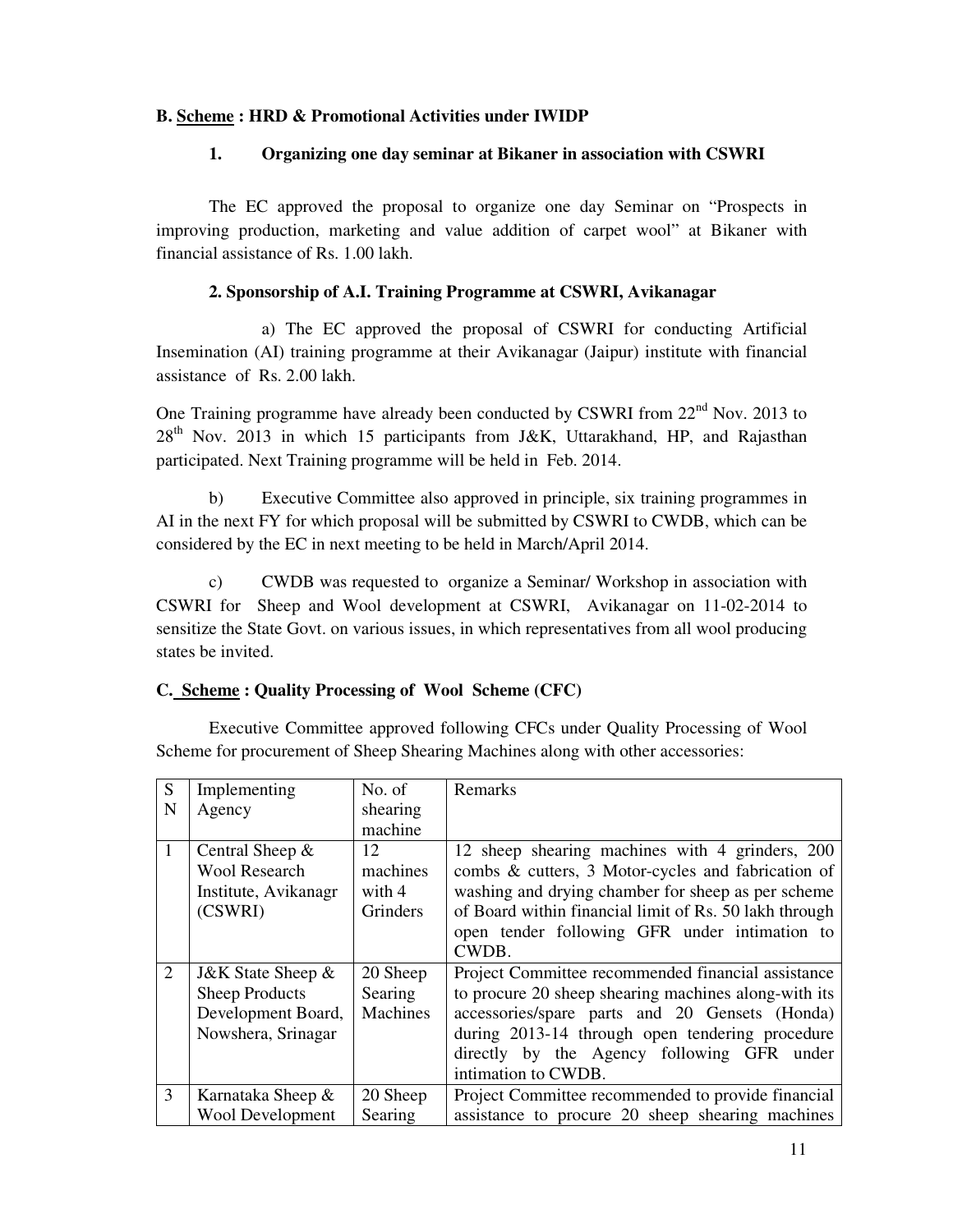| Corporation, Kuri | Machines | along-with its accessories/spare parts during 2013-14 |
|-------------------|----------|-------------------------------------------------------|
| Bhavana, Banglore |          | through open tendering procedure following GFR        |
|                   |          | directly by the Agency under intimation to CWDB.      |
| Maharastra Mendhi | 4 Sheep  | Project Committee recommended to provide financial    |
| Va Sheli Vikas    | Searing  | assistance to procure 4 sheep shearing machines       |
| Mahamandal        | Machines | along-with its accessories/spare parts during 2013-14 |
| Limited, Pune     |          | through open tendering procedure following GFR        |
|                   |          | directly by the Agency under intimation to CWDB.      |

Executive Committee also agreed in principle to provide support for Sheep Shearing Machines to following organizations for which proposals will be submitted by these organizations through State Govts. to CWDB by Jan.  $31<sup>st</sup>$ , 2014 and after recommendations of Project Committee may be considered by the Executive Committee in the next meeting to be held in March/April,2014.

- i. Director, Animal Husbandry Deptt., Govt. of U.P., Lucknow for two Sheep shearing machines along with other accessories
- ii. H.P. State Wool Procurement & Marketing Fed. Ltd., Govt. of H.P., Shimla for ten Sheep shearing machines along with other accessories
- iii. College of Veterinary & Animal Science, Govt. Of Rajasthan, Bikaner for two Sheep shearing machines along with other accessories

# **V. Discussion and approval on finalization of insurance agency (New India Assurance Co. Ltd. – Lowest premium rate : L-1) for Sheep Insurance Scheme.**

ED, CWDB withdrew the agenda.

# **VI**. **Discussion on project proposal of J. & K. State Sheep Board under Grading and Marketing Assistant.**

ED, CWDB stated that the proposal shall be put up after consideration by Project Committee of CWDB.

## **VII. Status of pending CBI cases in projects sanctioned by CWDB.**

Executive Director CWDB put up a detailed report and current status of pending CBI cases in which FIR have been filed by CBI . Executive Director also stated that CBI conducted joint surprise inspection in the Office of CWDB, Jodhpur on 25.10.2013 in which 5-6 member CBI team came to CWDB office and seized 56 files/documents related to Sheep & Wool Improvement Scheme & R&D Projects (J&K state, Veterinary University, Bikaner & Maldhari Seva Sangh etc.), Quality Processing of Wool Scheme, Human Resource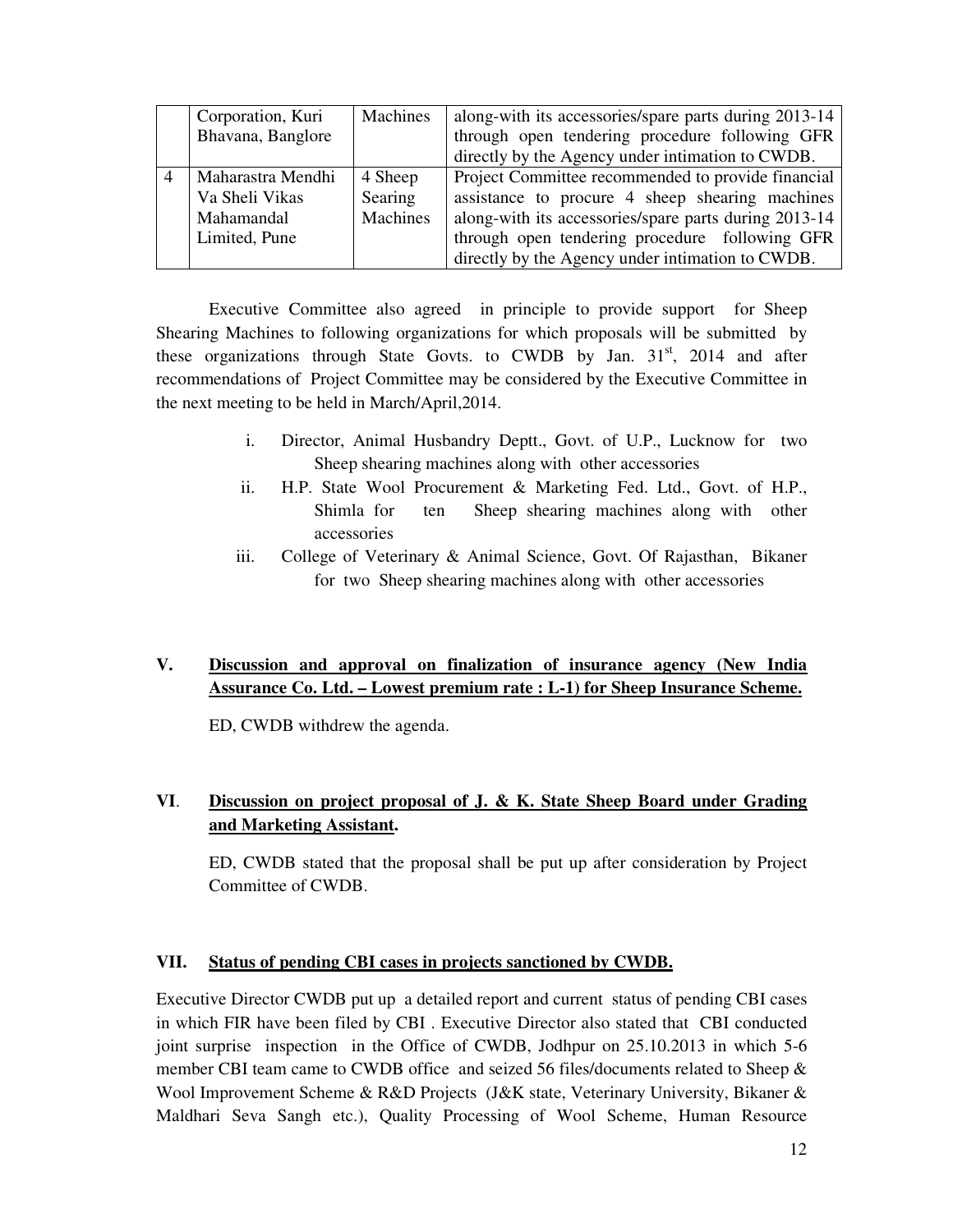Development scheme, TA Bills of staff and other members of Executive Committee & Governing Body, Office Orders, Honorarium and other Administrative and Accounts related matter. He informed, however that

( i) The Project proposal files taken away by CBI pertain to previous years and none of them relate to projects of current financial year. Most of these projects have been closed, only 2-3 projects are remained, in which funds to the tune of 10-15 lakhs remained as committed liability as per previous years sanction. These are not proposed to be released immediately, rather these will be released only after thorough verification.

(ii) The FIR lodged by CBI relate to projects implemented by NGOs. It is clarified that no project/ scheme have been sanctioned to NGOs in current financial year.

### **VIII**. **Discussion on progress of R&D projects sanctioned in last 3 years.**

 Implementing Agencies for these project explained the work done and outcome in the R&D Projects. Joint Secretary ( Wool) directed that Implementing Agencies shall prepare 1-2 page summary for each R&D Projects with work done and relative advantages and same shall be disseminated to State Govts., industry and other stakeholders. Individual project wise action taken directed by JS ( Wool) was as under:

| S.<br>$\mathbf N$           | Implementing<br>Agency                                  | Project title                                                                                                                      | <b>Instruction</b> issued                                                                                                                                                                                                                                                                                                                                                             |
|-----------------------------|---------------------------------------------------------|------------------------------------------------------------------------------------------------------------------------------------|---------------------------------------------------------------------------------------------------------------------------------------------------------------------------------------------------------------------------------------------------------------------------------------------------------------------------------------------------------------------------------------|
| 1                           | The Director,<br>CSWRI.)                                | Development of up-<br>gradation utilization<br>techniques for the wool<br>produced in South<br>peninsular region of the<br>country | i. To disseminate the techniques meting shall<br>be held by CWDB and CSWRI with concerned<br>State Govt. representatives may be discussed<br>in the meeting scheduled for 11/12 Feb., 2014.<br>ii. Technology of the machine developed be<br>transferred to State Govt. who wants to<br>establish such up-gradation utilization<br>techniques in their states to utilize coarse wool. |
| $\mathcal{D}_{\mathcal{L}}$ | The Director,<br>$,$ CSWRI $)$<br>Via- Jaipur<br>(Rai.) | Angora Rabbit<br><b>Breeding Health</b><br>Nutrition & Re-<br>production Aspects                                                   | i. Newspaper release shall be prepared by<br>CWDB and given to media in HP state so that<br>Angora farmers who want to avail the facility<br>and prepare feed may get it done from CSWRI<br>Kullu Centre.                                                                                                                                                                             |
| 3                           | Director,<br>WRA, Thane                                 | Up-gradation of Indian<br>Wool by Stretching $\&$<br>Setting means for value<br>addition and use in<br>apparel purpose             | i. WRA shall prepare an action plan so that<br>R&D development can be used commercially<br>by industry.<br>ii. State Govts. And woolen Industry be<br>informed about techniques by writing letters to                                                                                                                                                                                 |